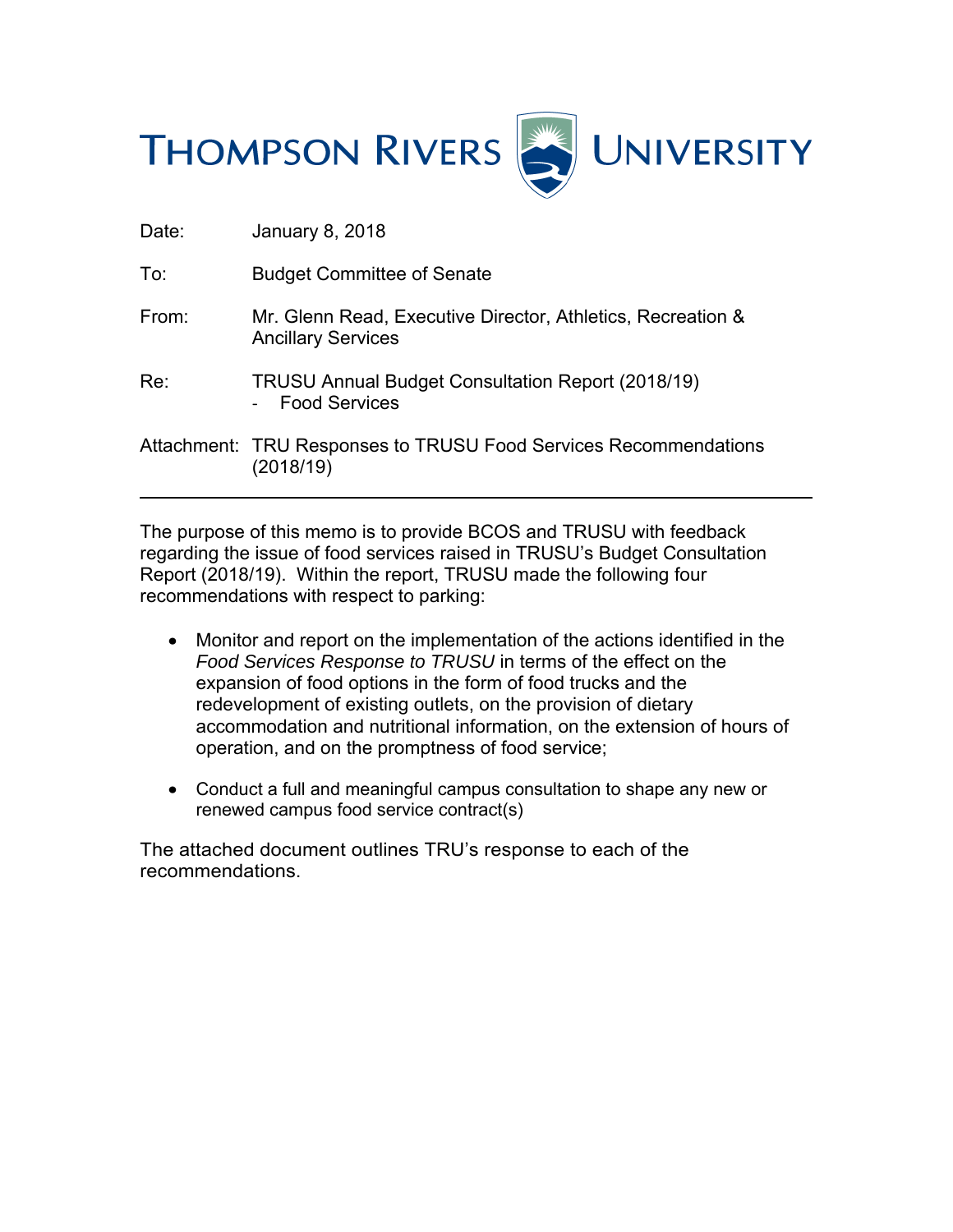## TRU Responses to TRUSU Budget Consultation (2018/19) Recommendations – Food Services

**Recommendation:** Monitor and report on the implementation of the actions identified in the *Food Services Response to TRUSU* in terms of the effect on the expansion of food options in the form of food trucks and the redevelopment of existing outlets, on the provision of dietary accommodation and nutritional information, on the extension of hours of operation, and on the promptness of food service;.

## **2017/18 TRUSU Recommendation: Proactively identify and pursue opportunities to introduce market competition to campus food services**.

| <b>TRU's Commitment: Permit</b><br>a select number of local food<br>trucks onto campus starting in<br>Winter 2017                                                                                                                                              | TRU's Action: Eats Amore began operations in March 2017<br>and was a consistent presence on campus until November. The<br>Happy Camper spent two days on campus but for business<br>reasons, discontinued operations. After consultations and<br>recommendations from with Eats Amore, TRU Food Services<br>will be working on a three-day rotation with 3 different food<br>trucks spending one-day on campus per week to ensure variety<br>and diversity of options.                                                                                                                                                                                                                                                                                                                                                                                                                |
|----------------------------------------------------------------------------------------------------------------------------------------------------------------------------------------------------------------------------------------------------------------|---------------------------------------------------------------------------------------------------------------------------------------------------------------------------------------------------------------------------------------------------------------------------------------------------------------------------------------------------------------------------------------------------------------------------------------------------------------------------------------------------------------------------------------------------------------------------------------------------------------------------------------------------------------------------------------------------------------------------------------------------------------------------------------------------------------------------------------------------------------------------------------|
| <b>TRU's Commitment: Work</b><br>with various food companies<br>to introduce a broader range<br>of food options/concepts at<br>the International Café and<br>Upper Level Café in Winter<br>2017                                                                | TRU's Action: TRU had meetings with Panda Express as they<br>expressed interest in expanding into the Canadian post-<br>secondary market. After touring our campus, they decided that<br>TRU was not the ideal fit for their expansion requirements. The<br>size of our campus population and pro-forma numbers did not<br>meet their criteria.<br>Another attempt to convince Subway to be on our campus was<br>met, once again, with a road block by the local franchisee.<br>The Upper Level café was changed to accommodate Bentos<br>Sushi. Expanding their menu to include hot entrees and fresh<br>made sushi. The modifications were met with significant sales<br>increases.<br>Discussions with Chopped Leaf took place in late 2017. The<br>company is eager to expand their operations and look to post-<br>secondary as the next logical step in their company's growth. |
| <b>TRU's Commitment:</b><br>Determine a broader range of<br>food options and a<br>redesigned layout for the<br>Trades Café in Fall 2017, to<br>be implemented in<br>conjunction with the new<br>Industrial Training and<br>Technology Centre in Winter<br>2018 | TRU's Action: Continue to explore the best option/concept for<br>this location. Requires more consultation with various<br>stakeholders before making the final decision.                                                                                                                                                                                                                                                                                                                                                                                                                                                                                                                                                                                                                                                                                                             |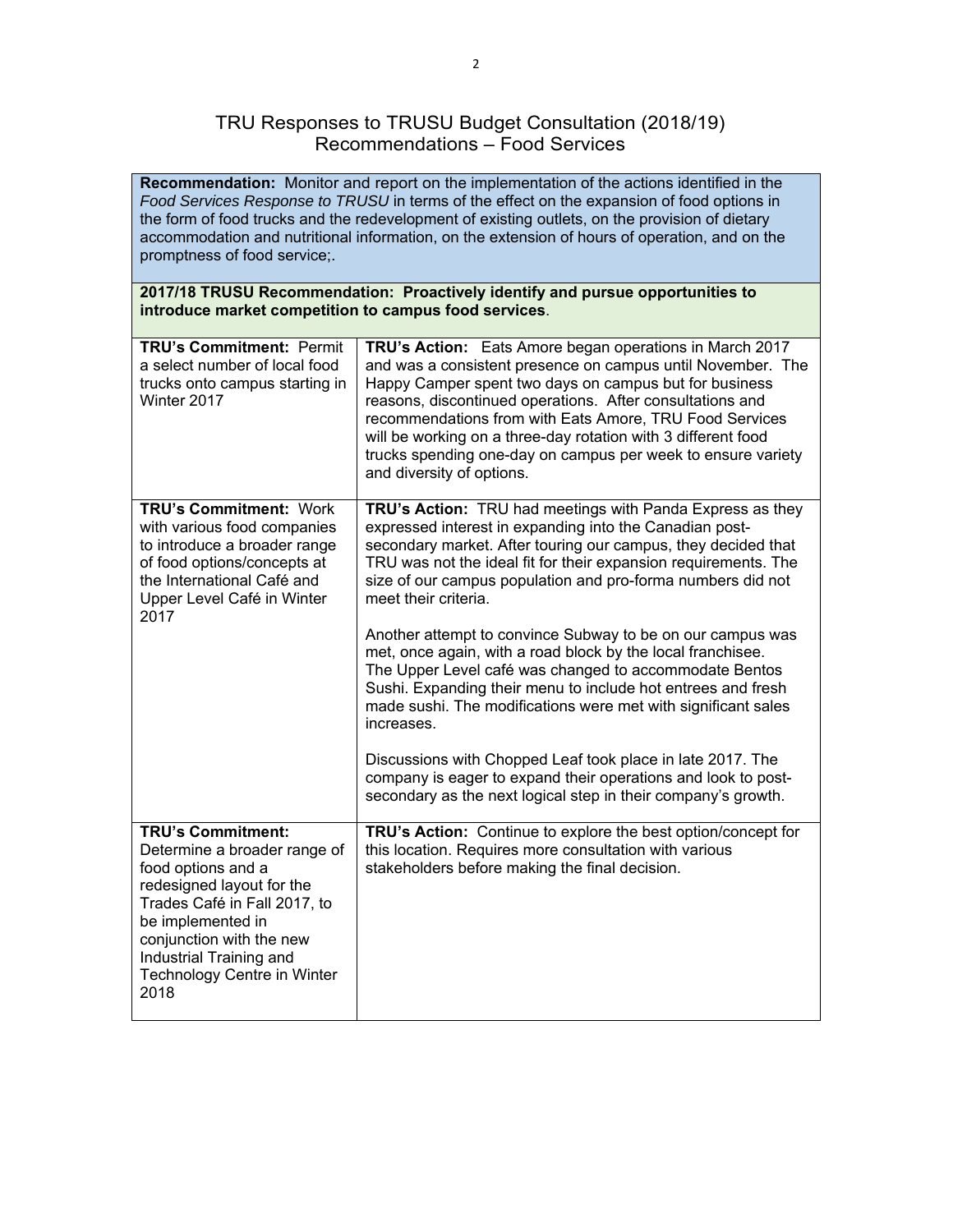| <b>TRU's Commitment: Allow</b><br>TRU's Action: All future TRU Community Trust (TRUCT)<br>private food service providers<br>developments with retail spaces will not be governed by an<br>agreement between TRU and the contracted campus food<br>on TRU Community Trust<br>properties (not bound by the<br>service provider. The market will ultimately dictate what is<br>exclusivity contract) in<br>successful with landlords bearing the risk for businesses that fail.<br>Summer 2018<br>Other TRU Actions: The ESTR retail market was established in a permanent home on the<br>second floor of Old Main by the Faculty of Education and Social Work. Aramark hires ESTR<br>students every semester working in its various food outlets across campus. In addition, Culinary<br>Arts benefits from the TRU Food Services buying power for raw materials through Aramark<br>saving thousands of dollars each year. |                                                                                                                                                                                                                                                                                                 |  |  |  |
|--------------------------------------------------------------------------------------------------------------------------------------------------------------------------------------------------------------------------------------------------------------------------------------------------------------------------------------------------------------------------------------------------------------------------------------------------------------------------------------------------------------------------------------------------------------------------------------------------------------------------------------------------------------------------------------------------------------------------------------------------------------------------------------------------------------------------------------------------------------------------------------------------------------------------|-------------------------------------------------------------------------------------------------------------------------------------------------------------------------------------------------------------------------------------------------------------------------------------------------|--|--|--|
| Bento Sushi in Old Main is operated by Bento Sushi employees and operates independently of<br>Aramark.                                                                                                                                                                                                                                                                                                                                                                                                                                                                                                                                                                                                                                                                                                                                                                                                                   |                                                                                                                                                                                                                                                                                                 |  |  |  |
| <b>Management's Self-</b><br><b>Assessment</b>                                                                                                                                                                                                                                                                                                                                                                                                                                                                                                                                                                                                                                                                                                                                                                                                                                                                           | According to TRUSU's score card report of December 2016, the<br>commitment to market competition was completely addressed<br>and the actions partially addressed. Since then, this action has<br>been substantially complete given challenges of physical space<br>and existing student market. |  |  |  |
| 2017/18 TRUSU Recommendation: Audit current food Service offerings and develop plans to<br>address nutritional deficiencies and to establish a minimal standard for accommodations of<br>dietary restrictions, traditions and choices.                                                                                                                                                                                                                                                                                                                                                                                                                                                                                                                                                                                                                                                                                   |                                                                                                                                                                                                                                                                                                 |  |  |  |
| <b>TRU's Commitment:</b><br>Provide nutritional information<br>on the TRU Food Services<br>website and the TRU GO app<br>starting in Winter 2017                                                                                                                                                                                                                                                                                                                                                                                                                                                                                                                                                                                                                                                                                                                                                                         | TRU's Actions: Completed. Please visit TRU Food Services<br>@ https://www.tru.ca/campus/life/food-services.html or on the<br>TRU Go app.                                                                                                                                                        |  |  |  |
| <b>TRU's Commitment:</b><br>Provide signage outside each<br>food outlet indicating available<br>dietary choices and hours of<br>operation starting in Winter<br>2017                                                                                                                                                                                                                                                                                                                                                                                                                                                                                                                                                                                                                                                                                                                                                     | TRU's Actions: Completed. Signs at all TRU Food Service<br>outlets are prominently displayed.                                                                                                                                                                                                   |  |  |  |
| <b>Other TRU Actions:</b><br>The addition of the Chop N Top concept at the CAC, gives students a choice to build their own<br>salad or wrap. This healthy option also can be tailored to meet the dietary requirement for<br>vegans, vegetarians, gluten intolerance, lactose intolerance, nut allergies and halal.                                                                                                                                                                                                                                                                                                                                                                                                                                                                                                                                                                                                      |                                                                                                                                                                                                                                                                                                 |  |  |  |
| TRU has given more space to Bento Sushi to deliver a larger menu of fresh made sushi and hot<br>rice and noodle bowls. This outlet is run by Bento Sushi employees and provides options for<br>vegans, vegetarians, and people who suffer from various food allergies or intolerances.                                                                                                                                                                                                                                                                                                                                                                                                                                                                                                                                                                                                                                   |                                                                                                                                                                                                                                                                                                 |  |  |  |
| The Den's menu has been revised to be more diverse cognizant of dietary restrictions. Most<br>dietary choices can be fulfilled at this outlet.                                                                                                                                                                                                                                                                                                                                                                                                                                                                                                                                                                                                                                                                                                                                                                           |                                                                                                                                                                                                                                                                                                 |  |  |  |
| The U and M Deli now has a rotating menu that has been changed to be more diverse and meet                                                                                                                                                                                                                                                                                                                                                                                                                                                                                                                                                                                                                                                                                                                                                                                                                               |                                                                                                                                                                                                                                                                                                 |  |  |  |

the changing tastes of the TRU community.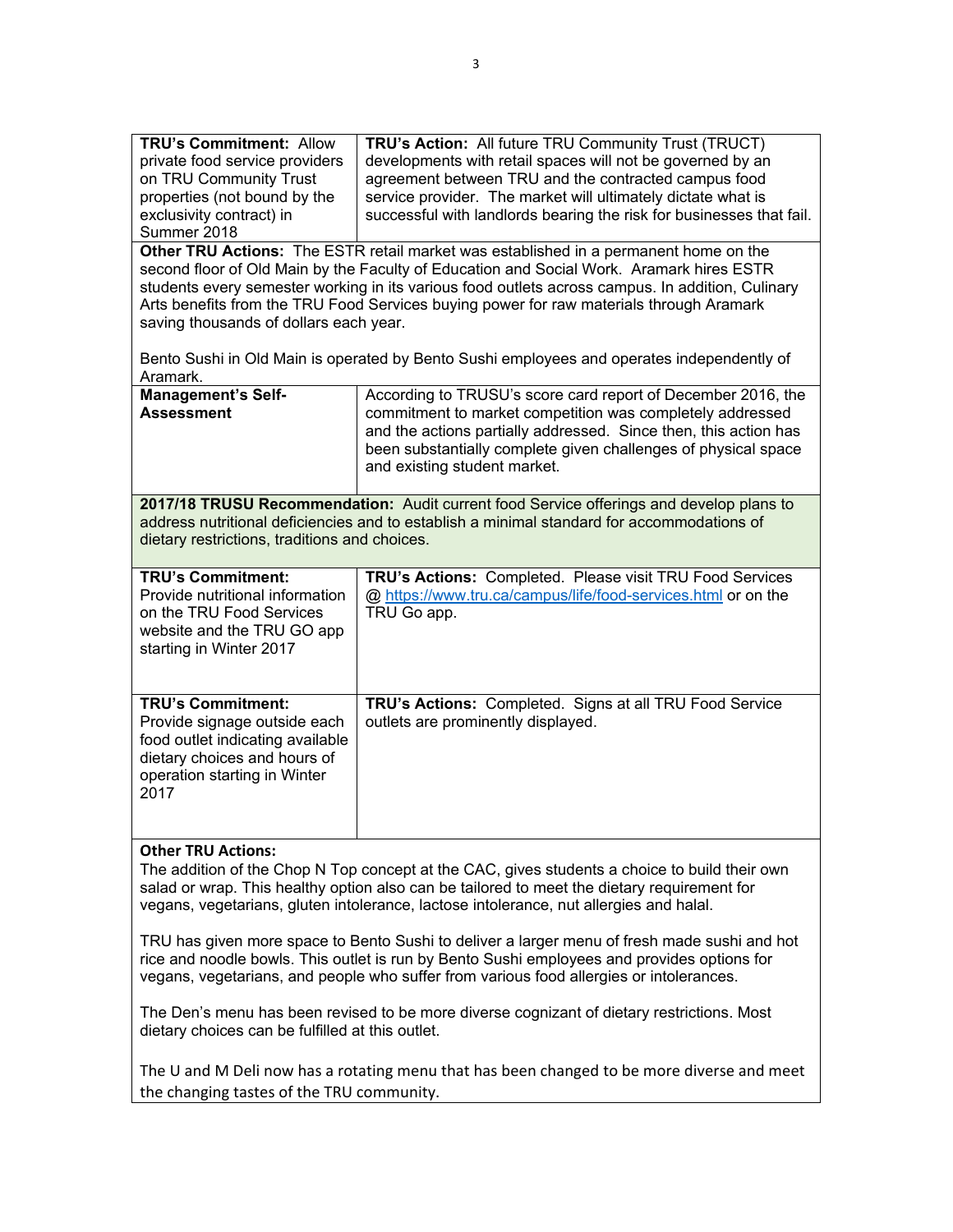| 2017/18 TRUSU Recommendation: Extend overall food service hours of operation to meet<br>needs over a greater proportion of the period of campus activity.      |                                                                                                                                                                                                                                                                                                                                                                                                                                                                                                                                                                                                                                                                                                                   |  |  |  |
|----------------------------------------------------------------------------------------------------------------------------------------------------------------|-------------------------------------------------------------------------------------------------------------------------------------------------------------------------------------------------------------------------------------------------------------------------------------------------------------------------------------------------------------------------------------------------------------------------------------------------------------------------------------------------------------------------------------------------------------------------------------------------------------------------------------------------------------------------------------------------------------------|--|--|--|
| <b>TRU's Commitment: as</b><br>above                                                                                                                           | TRU's Actions: Completed. The Den hours have been<br>extended, since Sept 2016, until 10pm, Monday to Friday. The<br>access to this location was also opened to all students after the<br>change in liquor license, from a liquor primary to a food primary.<br>Students of all ages can now enjoy the space and a hot meal for<br>longer periods of time.<br>In addition, TRU consistently analyzes the sales by hour to<br>determine the appropriate hours of operations for all of its<br>outlets. Starting in the fall of 2016, Tim Horton's has extended<br>its hours of operation by one or two hours on Monday through<br>Thursday, often at a loss, for the sake of convenience for the<br>TRU community. |  |  |  |
| <b>Management's Self-</b><br><b>Assessment</b>                                                                                                                 | According to TRUSU's score card report of December 2016,<br>TRU's commitments to this recommendation were substantially<br>address addressed and substantially complete. Since then, this<br>commitment and action has been addressed in full. TRU would<br>do more with respect to extended hours of its retail food outlets if<br>extended hour operations could be run profitably. To date, the<br>data reveals that after 5pm, on an average basis, all of the retail<br>outlets run at a loss.                                                                                                                                                                                                               |  |  |  |
| 2017/18 TRUSU Recommendation: To improve the promptness of food service.                                                                                       |                                                                                                                                                                                                                                                                                                                                                                                                                                                                                                                                                                                                                                                                                                                   |  |  |  |
| <b>TRU's Commitment:</b><br>Continue to work with district<br>managers from Tim Horton's<br>and Starbucks to streamline<br>processes and reduce wait<br>times. | TRU's Actions: Completed. After receiving feedback from the<br>external review and consulting with Tim Hortons corporate, TRU<br>was given strategies on how to improve the speed of service.<br>TRU explored an expansion of the current foot print and<br>determined that a \$300K expansion would only improve the<br>situation slightly and was not recommended by Tim Hortons.<br>By analyzing peak demand and deploying the appropriate<br>staffing levels, TRU has seen an 18% increase in revenue over<br>last year. Similar tactics have been used at our Starbucks<br>location garnering similar results. (15% increase over last year).                                                                |  |  |  |
| TRU's Commitment: Install<br>"line-up" cameras at Tim<br>Horton's and Starbucks that<br>can be viewed on the TRU Go<br>app starting in Winter 2017.            | TRU's Actions: Partially Completed. A virtual queue monitor<br>was set-up for Tim Horton's using cell-phone signals and geo-<br>fencing to provide an approximation of wait times at TRU.<br>Given the proximity of the line at Starbucks to normal walk-<br>through traffic at Old Main, a similar installation was deemed<br>ineffective for Starbucks.                                                                                                                                                                                                                                                                                                                                                         |  |  |  |
| <b>Management's Self-</b><br><b>Assessment</b>                                                                                                                 | According to TRUSU's score card report of December 2016,<br>TRU's commitments to this recommendation were partially<br>addressed and partially complete. Since then, commitment has<br>been fully addressed and the action has been substantially<br>completed.                                                                                                                                                                                                                                                                                                                                                                                                                                                   |  |  |  |